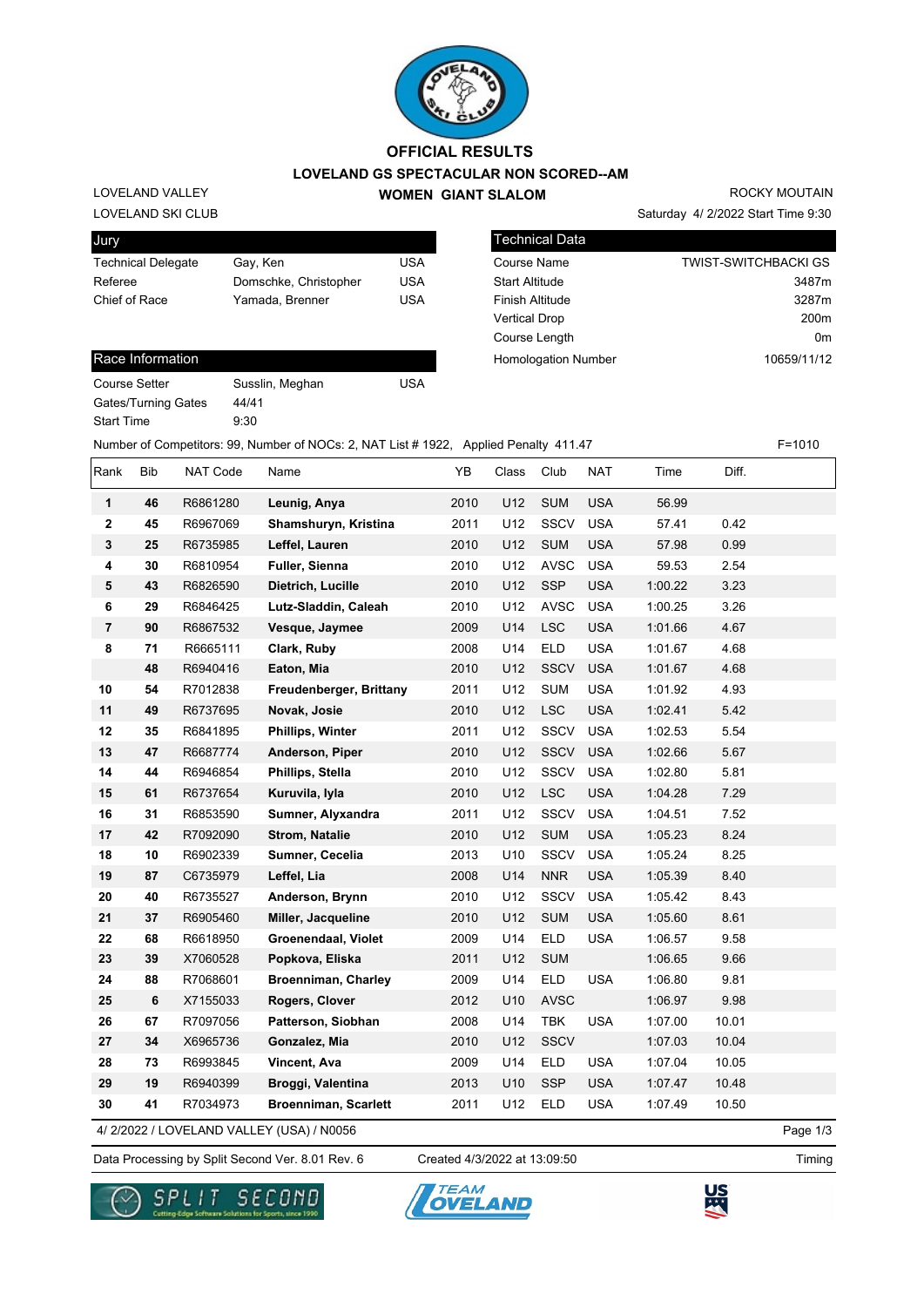## **LOVELAND GS SPECTACULAR NON SCORED--AM WOMEN GIANT SLALOM OFFICIAL RESULTS**

ROCKY MOUTAIN

Saturday 4/ 2/2022 Start Time 9:30

| Rank     | Bib            | NAT Code             | Name                                      | YB           | Class      | Club         | NAT                      | Time               | Diff.          |  |
|----------|----------------|----------------------|-------------------------------------------|--------------|------------|--------------|--------------------------|--------------------|----------------|--|
| 31       | 76             | R6830597             | <b>McCord, Blakeley</b>                   | 2009         | U14        | <b>LSC</b>   | <b>USA</b>               | 1:07.84            | 10.85          |  |
| 32       | 82             | R6926577             | Almuti, Sienna                            | 2009         | U14        | <b>SUM</b>   | <b>USA</b>               | 1:08.04            | 11.05          |  |
| 33       | 38             | R6923258             | Riter, Kita                               | 2010         | U12        | <b>SUM</b>   | <b>USA</b>               | 1:08.32            | 11.33          |  |
| 34       | 23             | R6918217             | <b>Bennett, Scout</b>                     | 2011         | U12        | <b>SUM</b>   | <b>USA</b>               | 1:08.64            | 11.65          |  |
| 35       | 15             | R7027970             | Carlson, Sofia                            | 2012         | U10        | <b>AVSC</b>  | <b>USA</b>               | 1:08.88            | 11.89          |  |
| 36       | 55             | R7059795             | Foss, Lily                                | 2010         | U12        | <b>SUM</b>   | <b>USA</b>               | 1:08.90            | 11.91          |  |
| 37       | 89             | R6608120             | Moerk, Kylie                              | 2008         | U14        | <b>TBK</b>   | <b>USA</b>               | 1:09.24            | 12.25          |  |
| 38       | 21             | R6911256             | Anderson, Hailey                          | 2012         | U10        | <b>SSCV</b>  | <b>USA</b>               | 1:09.26            | 12.27          |  |
| 39       | 94             | R6964961             | Campian, Katherine                        | 2012         | U10        | <b>SUM</b>   | <b>USA</b>               | 1:09.52            | 12.53          |  |
| 40       | 11             | R7062263             | Rowland, Harper                           | 2012         | U10        | <b>SUM</b>   | <b>USA</b>               | 1:09.84            | 12.85          |  |
| 41       | 79             | R7003643             | Hendrickson, Olivia                       | 2009         | U14        | <b>SUM</b>   | <b>USA</b>               | 1:10.26            | 13.27          |  |
| 42       | 58             | R6958772             | Bodam, Petra                              | 2010         | U12        | <b>ELD</b>   | <b>USA</b>               | 1:10.36            | 13.37          |  |
| 43       | 32             | R6798162             | Montgomery, Thaya                         | 2011         | U12        | <b>SUM</b>   | <b>USA</b>               | 1:10.77            | 13.78          |  |
| 44       | 98             | X7046932             | Neale, Rosie                              | 2009         | U14        | <b>SUM</b>   |                          | 1:10.78            | 13.79          |  |
| 45       | 74             | R7075072             | May, Ellie                                | 2008         | U14        | SWSC         | <b>USA</b>               | 1:11.14            | 14.15          |  |
| 46       | 12             | R6984756             | Wannamaker, Zoe                           | 2012         | U10        | SSCV         | <b>USA</b>               | 1:11.30            | 14.31          |  |
| 47       | 53             | R6784072             | Kozicki, Sophie                           | 2011         | U12        | <b>LSC</b>   | <b>USA</b>               | 1:11.49            | 14.50          |  |
| 48       | 100            | X7174616             | Greer, Ally                               | 2013         | U10        |              |                          | 1:11.52            | 14.53          |  |
| 49       | 83             | R6586872             | <b>Charles, Emily</b>                     | 2009         | U14        | <b>SUM</b>   | <b>USA</b>               | 1:11.74            | 14.75          |  |
| 50       | 50             | R6923237             | Riter, Kaia                               | 2010         | U12        | <b>SUM</b>   | <b>USA</b>               | 1:11.91            | 14.92          |  |
| 51       | 18             | R6795461             | Bopp, Grace                               | 2012         | U10        | ELD          | <b>USA</b>               | 1:12.20            | 15.21          |  |
| 52       | 85             | R6895476             | Powers, Rylie                             | 2009         | U14        | <b>LSC</b>   | <b>USA</b>               | 1:12.41            | 15.42          |  |
| 53       | 14             | R7068411             | Cohn, Ariana                              | 2013         | U10        | <b>SSCV</b>  | <b>USA</b>               | 1:12.71            | 15.72          |  |
| 54       | 27             | R6714843             | Dinse, Sophie                             | 2010         | U12        | TBK          | <b>USA</b>               | 1:13.87            | 16.88          |  |
| 55       | 8              | R6864300             | Clark, Norah                              | 2012         | U10        | <b>ELD</b>   | <b>USA</b>               | 1:13.92            | 16.93          |  |
| 56       | 72             | R7119904             | Raftery, Keira                            | 2009         | U14        | <b>SSCV</b>  | <b>USA</b>               | 1:14.77            | 17.78          |  |
| 57       | 86             | R6922033             | Becker-Schwartz, Adina                    | 2008         | U14        | <b>TBK</b>   | <b>USA</b>               | 1:14.82            | 17.83          |  |
| 58       | 91             | R7119581             | Minor, Sydney                             | 2009         | U14        | <b>SUM</b>   | <b>USA</b>               | 1:15.20            | 18.21          |  |
| 59       | 5              | R7071152             | Rudolf, Sienna                            | 2012         | U10        | <b>SUM</b>   | <b>USA</b>               | 1:15.43            | 18.44          |  |
| 60       | 20             | R7113603             | Vaughn, Robin                             | 2012         | U10        | <b>AVSC</b>  | <b>USA</b>               | 1:15.48            | 18.49          |  |
| 61       | 69             | X7126195             | Murchison, Phoebe                         | 2009         | U14        | <b>SSCV</b>  |                          | 1:15.64            | 18.65          |  |
| 62       | 28             | E6824666             | <b>Carson, Aubrie</b>                     | 2010         | U12        | SMSSF USA    |                          | 1:16.28            | 19.29          |  |
| 63       | 65             | R7006180             | Wood, Sarah                               | 2009         | U14        | <b>SUM</b>   | <b>USA</b>               | 1:17.54            | 20.55          |  |
| 64       | 24             | R7006070             | Hollinger, Paige                          | 2010         | U12        | <b>SUM</b>   | <b>USA</b>               | 1:17.65            | 20.66          |  |
| 65<br>66 | 16<br>13       | R7065289             | <b>Everett, Emmaline</b><br>Mei-Dan, Neve | 2012<br>2012 | U10<br>U10 | AVSC<br>SSCV | <b>USA</b><br><b>USA</b> | 1:18.24<br>1:19.47 | 21.25<br>22.48 |  |
| 67       | 75             | R6871562<br>R6939621 | Braun, Alessandra                         | 2009         | U14        | SSCV         | <b>USA</b>               | 1:19.85            | 22.86          |  |
| 68       | 26             | R6874324             | Nemmers, Leah                             | 2010         | U12        | LSC          | <b>USA</b>               | 1:19.99            | 23.00          |  |
| 69       | $\overline{7}$ | R7093179             | <b>Gustafson, Hope</b>                    | 2013         | U10        | SSCV         | <b>USA</b>               | 1:20.08            | 23.09          |  |
| 70       | 9              | R7013240             | Harpold, Charlotte                        | 2013         | U10        | <b>SSCV</b>  | <b>USA</b>               | 1:20.52            | 23.53          |  |
| 71       | 97             | R7060487             | Coors, Eva                                | 2008         | U14        | <b>SUM</b>   | <b>USA</b>               | 1:20.61            | 23.62          |  |
| 72       | 96             | R7092116             | <b>Brownson, Caroline</b>                 | 2011         | U12        | <b>SUM</b>   | USA                      | 1:20.71            | 23.72          |  |
| 73       | 95             | R7030267             | Wyer, Camille                             | 2012         | U10        | <b>SUM</b>   | <b>USA</b>               | 1:21.50            | 24.51          |  |
| 74       | 1              | R6787730             | Moerk, Teagan                             | 2012         | U10        | TBK          | <b>USA</b>               | 1:22.37            | 25.38          |  |
| 75       | 66             | R7143531             | Krauser, Taylor                           | 2009         | U14        | SSCV         | <b>USA</b>               | 1:22.54            | 25.55          |  |
|          |                |                      |                                           |              |            |              |                          |                    |                |  |

4/ 2/2022 / LOVELAND VALLEY (USA) / N0056

Data Processing by Split Second Ver. 8.01 Rev. 6 Created 4/3/2022 at 13:09:50 Timing

Created 4/3/2022 at 13:09:50

Page 2/3



LOVELAND SKI CLUB LOVELAND VALLEY